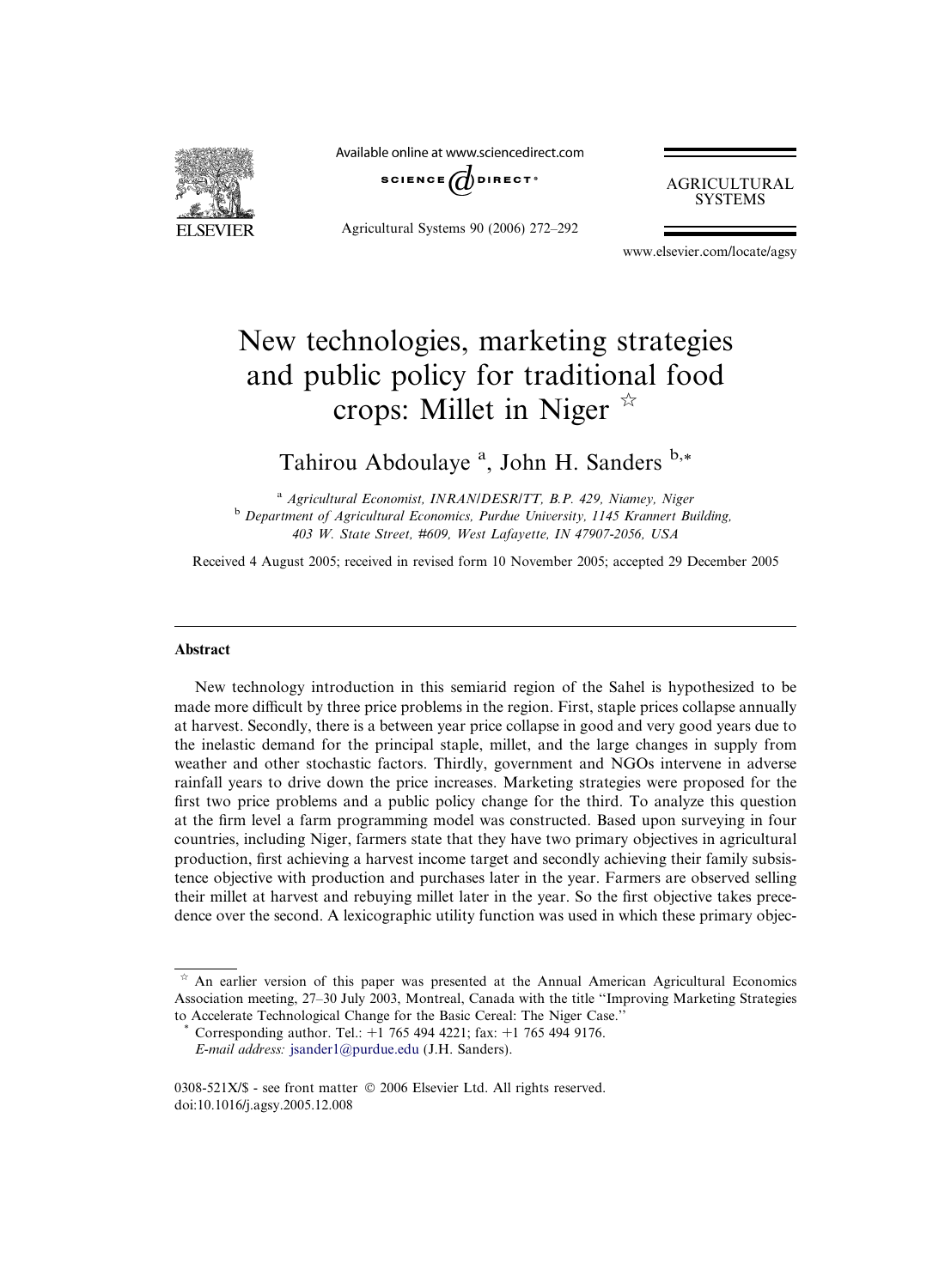tives of the farmer are first satisfied and then profits are maximized. According to the model new technology would be introduced even without the marketing strategies. However, the marketing strategies accelerated the technology introduction process and further increased farmers' incomes. Of the three marketing-policy changes only a change in public policy with a reduction of the price depressing effect (cereal imports or stock releases) substantially increases farmers' incomes in the adverse years. In developed countries crop insurance and disaster assistance is used to protect farmers in semiarid regions during bad and very bad (disaster) rainfall years. In developing countries finding alternatives to the poverty-nutritional problems of urban residents and poor farmers to substitute for driving down food prices in adverse years could perform the same function as crop insurance in developed countries of facilitating technological introduction by increasing incomes in adverse rainfall years in developed countries.

© 2006 Elsevier Ltd. All rights reserved.

Keywords: Inventory credit; Marketing strategy; Inorganic fertilizers; Fertility depletion; Farm level programming; Micro-fertilization; Sidedressing

## 1. Introduction

A principal production requirement of agriculture is that to produce crops major and minor nutrients are required. Without sufficient nitrogen and phosphorus yields will stagnate and decline to low level equilibriums (for an estimate of this yield decline using simulation to take out weather effects see [Ahmed and Sanders, 1998,](#page--1-0) [p. 258](#page--1-0)). Providing adequate nutrients for crop production in Niger is not a risky option that farmers can avoid. It is a prerequisite for removing crop production from a downward cycle of fertility depletion and yield decline.

With continuing population pressure leading to the breakdown of traditional fertility replacement strategies, such as fallowing and migration to new areas, and the nutrient inadequacy of others, such as manure and rock phosphate, there needs to be a focus on increasing input purchases of nutrients (inorganic fertilizers, [Sanders, 1989\)](#page--1-0). For farmers to adopt these inputs, they need to be profitable. Moreover, the risks from low yields in adverse rainfall years need to be reduced with technology or policy.

In developed countries, such as the US, institutional development (availability of crop insurance managed by the private sector but with an important public sector subsidy plus disaster assistance for major drought years funded by the public sector-see [Dismukes and Glauber, 2005\)](#page--1-0) allows farmers in semiarid regions to lose fertilized wheat or sorghum or experience low yields in inadequate rainfall years without going bankrupt. Then in normal and good rainfall years these activities are often very profitable. Africa is more dependent upon semiarid crop systems than any continent except Australia (Shapiro and Sanders, 2002, pp. 270–274).

Using farm level programming we evaluate first whether farmers would adopt new technologies with higher fertilization levels. Secondly, we analyze the effects of the introduction of new marketing strategies and a public policy shift on farm level incomes and adoption. Finally, for an adverse rainfall year in which yields